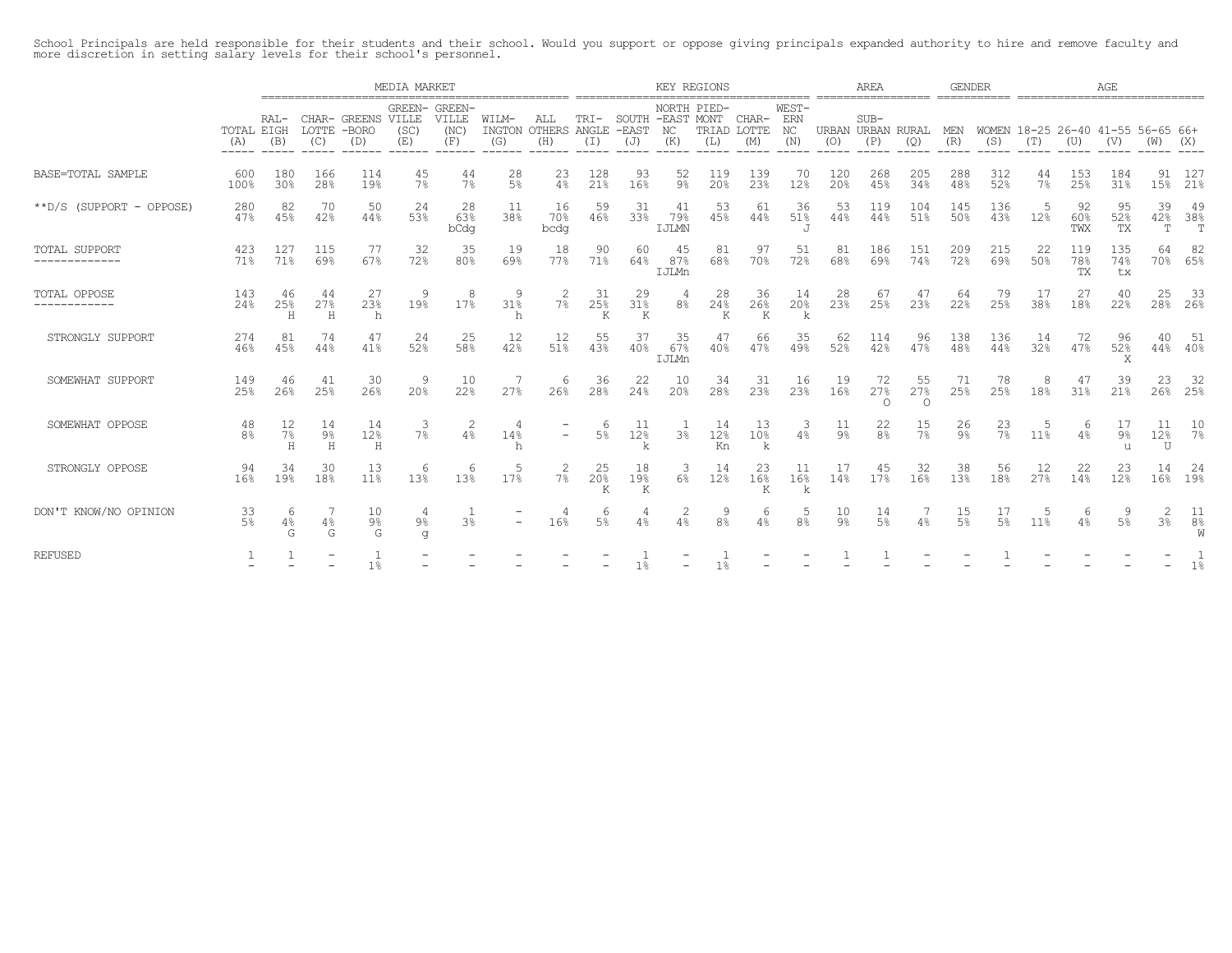School Principals are held responsible for their students and their school. Would you support or oppose giving principals expanded authority to hire and remove faculty and<br>more discretion in setting salary levels for their

|                                       |                             | GENDER/AGE           |                      |                                 |                       |                     | PARTY REG           |                      |                            |                              |                          | PARTY REG/GENDER                    |                   |                                     |                       | IDEOLOGY              |                        | RACE                             |                  |                              |                       |  |
|---------------------------------------|-----------------------------|----------------------|----------------------|---------------------------------|-----------------------|---------------------|---------------------|----------------------|----------------------------|------------------------------|--------------------------|-------------------------------------|-------------------|-------------------------------------|-----------------------|-----------------------|------------------------|----------------------------------|------------------|------------------------------|-----------------------|--|
|                                       | TOTAL 18-44<br>(A)<br>----- | MEN<br>(B)<br>------ | MEN<br>$45+$<br>(C)  | WOMEN WOMEN<br>$18 - 44$<br>(D) | $45+$<br>(E)<br>----- | GOP<br>(F)<br>----- | DEM<br>(G)<br>----- | IND<br>(H)<br>-----  | GOP<br>MEN<br>(I)<br>----- | GOP<br>WOMEN<br>(J)<br>----- | <b>DEM</b><br>MEN<br>(K) | <b>DEM</b><br>WOMEN<br>(L)<br>----- | IND<br>MEN<br>(M) | IND<br><b>WOMEN</b><br>(N)<br>----- | LIB<br>(0)<br>-----   | MOD<br>(P)<br>-----   | CONS<br>(Q)            | BLACK WHITE ANIC<br>(R)<br>----- | (S)              | HISP-<br>(T)<br>------ ----- | OTHER '<br>(U)        |  |
| BASE=TOTAL SAMPLE                     | 600<br>100%                 | 116<br>19%           | 172<br>29%           | 148<br>25%                      | 164<br>27%            | 198<br>33%          | 282<br>47%          | 120<br>20%           | 92<br>15%                  | 106<br>18%                   | 134<br>22%               | 148<br>25%                          | 62<br>10%         | 58<br>10%                           | 103<br>17%            | 220<br>37%            | 264<br>44%             | 108<br>18%                       | 465<br>78%       | 1 <sup>°</sup>               | -11<br>2 <sup>°</sup> |  |
| **D/S (SUPPORT - OPPOSE)              | 280<br>47%                  | -57<br>49%           | 87<br>51%<br>Е       | 75<br>50%<br>$\epsilon$         | -61<br>37%            | 112<br>57%<br>G     | -99<br>35%          | 70<br>58%<br>G       | 57<br>62%<br>KT.           | 55<br>52%<br>KL              | 49<br>37%                | 50<br>34%                           | -38<br>62%<br>KT. | 31<br>54%<br>kL                     | 32<br>31%             | 96<br>44%<br>$\circ$  | 144<br>55%<br>OP       | -20<br>19%                       | 240<br>52%<br>R  | .5<br>74%<br>R               | -8<br>69%<br>R        |  |
| <b>TOTAL SUPPORT</b><br>------------- | 423<br>71%                  | 83<br>71%            | 126<br>73%<br>e      | 109<br>74%                      | 106<br>64%            | 146<br>74%<br>g     | 184<br>65%          | 94<br>78%<br>G       | 71<br>77%                  | 75<br>71%                    | 89<br>66%                | 96<br>65%                           | 49<br>80%<br>kL   | 44<br>76%                           | 66<br>65%             | 152<br>69%            | 195<br>74%             | 61<br>57%                        | 339<br>73%<br>R  | 6<br>87%                     | 9<br>77%              |  |
| TOTAL OPPOSE<br>------------          | 143<br>24%                  | 26<br>22%            | 38<br>22%            | 34<br>23%                       | 45<br>27%             | 33<br>17%           | 85<br>30%<br>Fh     | 24<br>20%            | 13<br>14%                  | 20<br>19%                    | 40<br>29%<br>$\top$      | 46<br>31%<br>Ijm                    | 11<br>18%         | -13<br>22%                          | -35<br>34%<br>$\circ$ | 56<br>25%             | -51<br>19%             | 41<br>38%<br>SU                  | 99<br>21%        | 13%                          | 8 <sup>°</sup>        |  |
| STRONGLY SUPPORT                      | 274<br>46%                  | 55<br>48%            | 82<br>48%            | 70<br>47%                       | 66<br>40%             | 97<br>49%           | 129<br>46%          | 48<br>40%            | 48<br>52%                  | 49<br>46%                    | 64<br>48%                | 65<br>44%                           | 26<br>42%         | 22<br>38%                           | 41<br>40%             | 99<br>45%             | 124<br>47%             | 41<br>38%                        | 220<br>47%       | -4<br>61%                    | -3<br>29%             |  |
| SOMEWHAT SUPPORT                      | 149<br>25%                  | 28<br>24%            | 43<br>25%            | 39<br>26%                       | -39<br>24%            | 49<br>25%           | 55<br>19%           | 46<br>38%<br>FG      | 23<br>25%                  | 26<br>24%                    | 24<br>18%                | 30<br>20%                           | 23<br>38%<br>KL   | 22<br>38%<br>KL                     | -25<br>25%            | 52<br>24%             | 70<br>27%              | 21<br>19%                        | 120<br>26%       | 2<br>26%                     | -6<br>49%<br>r        |  |
| SOMEWHAT OPPOSE                       | 48<br>8 <sup>°</sup>        | 12<br>10%            | 14<br>8 <sup>°</sup> | 6<br>$4\%$                      | -17<br>10%<br>d       | 12<br>6%            | 27<br>9%            | 10<br>8 <sup>°</sup> | .5<br>6%                   | $6\%$                        | 15<br>11%                | 12<br>8 <sup>°</sup>                | -6<br>$9\%$       | $\overline{4}$<br>$7\%$             | 7%                    | 23<br>10 <sup>°</sup> | 18<br>7%               | -17<br>16%<br>sŪ                 | 30<br>7%<br>U    | 13%                          |                       |  |
| STRONGLY OPPOSE                       | 94<br>16%                   | 14<br>12%            | 25<br>14%            | 28<br>19%                       | 28<br>17%             | 22<br>11%           | 59<br>21%<br>FH     | 14<br>12%            | 8<br>9%                    | 13<br>13%                    | 25<br>18%<br>im          | 34<br>23%<br>IjM                    | 5<br>9%           | 9<br>15%                            | 27<br>27%<br>pQ       | 33<br>15%             | 32<br>12%              | 24<br>22%<br>T                   | 69<br>15%<br>Т   | $\overline{\phantom{a}}$     | 8 <sup>°</sup>        |  |
| DON'T KNOW/NO OPINION                 | 33<br>$5\%$                 | $6\%$                | 8<br>5%              | 5<br>.3%                        | 12<br>8 <sup>°</sup>  | 18<br>9%<br>Н       | 13<br>4%            | 2<br>2 <sup>°</sup>  | 8<br>9%<br>mn              | 10<br>9%<br>mn               | 6<br>$5\%$               | 6<br>4%                             | 2 <sup>°</sup>    | 2 <sup>°</sup>                      | 2<br>1 <sup>°</sup>   | 13<br>6%<br>$\cap$    | 17<br>$6\%$<br>$\circ$ | -5<br>5%                         | 26<br>$6\%$<br>T |                              | -2<br>15%             |  |
| <b>REFUSED</b>                        |                             |                      |                      |                                 | 1 <sup>°</sup>        | 1%                  |                     |                      |                            | 1 <sup>°</sup>               |                          |                                     |                   |                                     |                       |                       |                        |                                  |                  |                              |                       |  |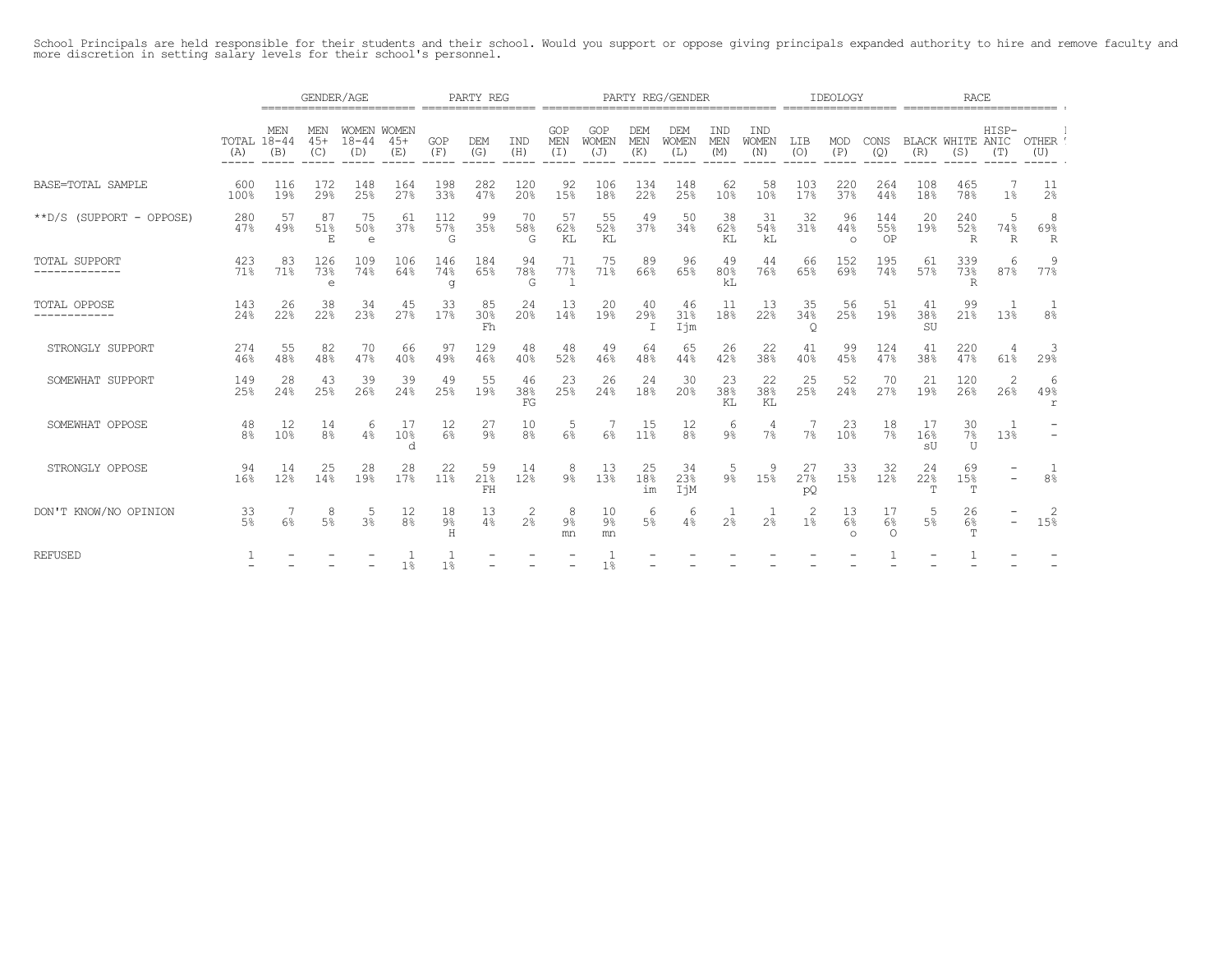Teachers can receive tenure after teaching for four years. Tenure means a teacher has a job essentially for life and can only be removed for very specific reasons. When<br>reducing staff due to budget cuts teachers last hired

|                                |                      |                 |                 |                                          | MEDIA MARKET    |                                       |                          |                            |                |                     | KEY REGIONS                                  |                 |                             |                           |                          | AREA                  |                 | <b>GENDER</b>   |                           |                                          |                            | AGE                       |                |                    |
|--------------------------------|----------------------|-----------------|-----------------|------------------------------------------|-----------------|---------------------------------------|--------------------------|----------------------------|----------------|---------------------|----------------------------------------------|-----------------|-----------------------------|---------------------------|--------------------------|-----------------------|-----------------|-----------------|---------------------------|------------------------------------------|----------------------------|---------------------------|----------------|--------------------|
|                                | TOTAL EIGH<br>(A)    | RAL-<br>(B)     | (C)             | CHAR- GREENS VILLE<br>LOTTE -BORO<br>(D) | (SC)<br>(E)     | GREEN- GREEN-<br>VILLE<br>(NC)<br>(F) | WILM-<br>INGTON<br>(G)   | ALL<br>OTHERS ANGLE<br>(H) | TRI-<br>(I)    | -EAST<br>(J)        | NORTH PIED-<br>SOUTH -EAST MONT<br>NC<br>(K) | (L)             | CHAR-<br>TRIAD LOTTE<br>(M) | WEST-<br>ERN<br>NC<br>(N) | URBAN URBAN RURAL<br>(O) | $SUB-$<br>(P)         | (Q)             | MEN<br>(R)      | (S)                       | WOMEN 18-25 26-40 41-55 56-65 66+<br>(T) | (U)                        | (V)                       |                | (X)                |
| BASE=TOTAL SAMPLE              | 600<br>100%          | 180<br>30%      | 166<br>28%      | 114<br>19%                               | 45<br>7%        | 44<br>7%                              | 28<br>5%                 | 23<br>4%                   | 128<br>21%     | 93<br>16%           | 52<br>$9\%$                                  | 119<br>20%      | 139<br>23%                  | 70<br>12%                 | 120<br>20%               | 268<br>45%            | 205<br>34%      | 288<br>48%      | 312<br>52%                | 44<br>7%                                 | 153<br>25%                 | 184<br>31%                | 91<br>15%      | 127<br>21%         |
| **D/S (SUPPORT - OPPOSE)       | $-200$<br>$-33%$     | $-58$<br>$-32%$ | $-50$<br>$-30%$ | $-54$<br>$-48%$                          | $-15$<br>$-34%$ | $7\%$<br><b>BCDEGH</b>                | $-14$<br>$-51%$          | $-11$<br>$-47%$            | -41<br>$-32%$  | $-26$<br>$-28%$     | $-13$<br>$-25%$                              | $-51$<br>$-43%$ | $-42$<br>$-31%$             | $-26$<br>$-37%$           | $-18$<br>$-15%$<br>PQ    | $-110$<br>$-41%$      | $-70$<br>$-34%$ | $-98$<br>$-34%$ | $-102$<br>$-33%$          | 11<br>25%<br><b>UVWX</b>                 | $-63$<br>$-41%$            | $-41%$                    | $-31$          | -43<br>$-34% -34%$ |
| TOTAL SUPPORT<br>------------- | 184<br>31%           | 56<br>31%       | 52<br>32%       | 27<br>23%                                | 14<br>31%       | 24<br>54%<br><b>BCDeGH</b>            | 25%                      | .5<br>22%                  | 40<br>31%      | -30<br>32%          | 18<br>34%                                    | 31<br>26%       | 45<br>33%                   | 21<br>29%                 | 49<br>41%<br>Pa          | 72<br>27%             | 62<br>30%       | 92<br>32%       | 92<br>30%                 | 28<br>63%<br><b>UVWX</b>                 | 40<br>26%                  | 49<br>27%                 | 28             | - 39<br>31% 31%    |
| TOTAL OPPOSE<br>------------   | 384<br>64%           | 114<br>63%      | 103<br>62%      | 81<br>71%<br>F                           | 29<br>65%       | 20<br>46%                             | 21<br>75%<br>F           | 16<br>69%                  | 81<br>63%      | 56<br>60%           | 31<br>60%                                    | 82<br>69%       | 88<br>63%                   | 47<br>67%                 | 66<br>55%                | 182<br>68%<br>$\circ$ | 132<br>64%      | 190<br>66%      | 195<br>62%                | 17<br>37%                                | 102<br>67%<br>$\mathbf{r}$ | 124<br>67%<br>ு           | 60<br>T        | 82<br>65% 64%<br>T |
| STRONGLY SUPPORT               | 105<br>17%           | 33<br>19%       | 30<br>18%       | 16<br>14%                                | 17%             | 9<br>21%                              | 13%                      | 5<br>22%                   | 24<br>19%      | 18<br>19%           | -9<br>18%                                    | 16<br>14%       | 24<br>17%                   | 14<br>19%                 | 25<br>21%                | 52<br>19%             | 28<br>14%       | 49<br>17%       | 56<br>18%                 | 15<br>34%<br>u                           | 16<br>11%                  | 35<br>19%<br>$\mathbf{u}$ | 13<br>15%      | 26<br>20%<br>u     |
| SOMEWHAT SUPPORT               | 79<br>13%            | 22<br>12%<br>Η  | 23<br>14%<br>H  | 10<br>9%<br>H                            | 14%<br>H        | 14<br>32%<br>BcDqH                    | 3<br>12%<br>h            | $\overline{\phantom{0}}$   | 16<br>12%      | 12<br>13%           | 9<br>17%                                     | 15<br>13%       | 21<br>15%                   | 10 <sup>°</sup>           | 23<br>19%<br>P           | 20<br>$7\%$           | 34<br>17%<br>P  | 43<br>15%       | -36<br>12%                | 13<br>28%<br>$\overline{v}$              | 24<br>15%                  | 15<br>8 <sup>°</sup>      | 15<br>V        | -13<br>17% 11%     |
| SOMEWHAT OPPOSE                | 91<br>15%            | 32<br>18%<br>q  | 20<br>12%       | 19<br>17%                                | 8<br>18%        | 5<br>12%                              | 2<br>7%                  | .5<br>22%                  | 26<br>21%<br>m | -13<br>14%          | -5<br>10%                                    | 18<br>15%       | 16<br>11%                   | -13<br>18%                | 14<br>12%                | 42<br>16%             | 35<br>17%       | 16%             | 44<br>14%                 | 16%                                      | 19<br>12%                  | 38<br>21%<br>uwx          |                | 12% 13%            |
| STRONGLY OPPOSE                | 293<br>49%           | 82<br>45%       | 83<br>50%       | 62<br>54%                                | 21<br>47%       | 15<br>35%                             | 19<br>69%<br><b>BceF</b> | -11<br>47%                 | 55<br>43%      | 43<br>46%           | 25<br>49%                                    | 64<br>54%       | 72<br>52%                   | 34<br>49%                 | 52<br>44%                | 140<br>52%            | 97<br>48%       | 143<br>50%      | 150<br>48%                | 10<br>22%                                | 84<br>55%                  | 86<br>47%<br>- m          | 49<br>53%<br>T | -65<br>51%<br>T    |
| DON'T KNOW/NO OPINION          | 29<br>5 <sup>°</sup> | $5\%$<br>FG     | 5%<br>FG        | 6<br>6%<br>FG                            | 4%              |                                       |                          | 2<br>$9\%$                 | 5 <sup>°</sup> | 6<br>7 <sup>°</sup> | -3<br>6%                                     | 5<br>4%         | 3 <sup>°</sup>              | 3<br>4%                   | 4%                       | 13<br>5%              | 10<br>5%        | 2 <sup>°</sup>  | 24<br>8 <sup>°</sup><br>R | $\overline{\phantom{a}}$                 | 11<br>$7\%$<br><b>TP</b>   | $5\%$<br><u>т</u>         | 3<br>3%        | $5\%$<br>T         |
| <b>REFUSED</b>                 |                      | 1 <sup>°</sup>  | 1%              |                                          |                 |                                       |                          |                            |                |                     |                                              |                 | 1%                          |                           |                          | 1 <sup>°</sup>        | 1%              | 1 <sub>8</sub>  |                           |                                          |                            | 1 <sup>°</sup>            | $1\%$          |                    |